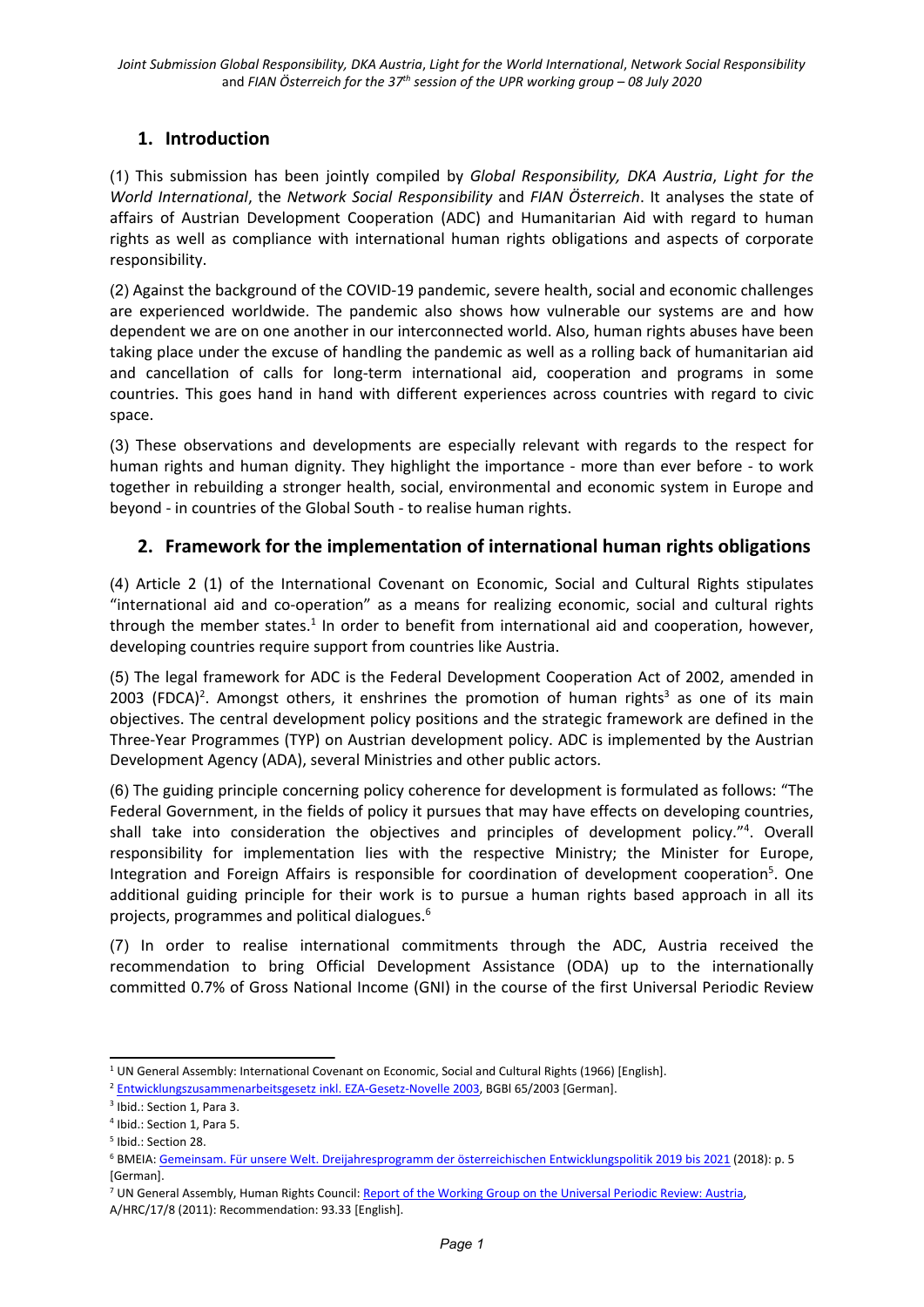(UPR) in 2011 $^7$  as well as the second UPR in 2015 $^8$ . Since then, the Austrian share of ODA further declined from 0.30% in 2017 to 0.27% in 2019.<sup>9</sup> However, the work program of the Austrian Government for 2020 to 2024<sup>10</sup> recently reiterated its commitment to ODA spending by foreseeing a gradual increase to reach the 0.7% GNI commitment - <sup>a</sup> step which was also recently recommended by the OECD Development Assistance Committee (DAC)<sup>11</sup> or CONCORD - the European Confederation of Relief and Development NGOs - in its latest AidWatch Report.<sup>12</sup>

(8) As ODA decreased by 5% between 2017 and 2018 $^{\rm 13}$ , poverty reduction which is at the centre of the FDCA<sup>14</sup> and quite prominently mentioned in TYPs before 2015, we note that the commitment towards it is less prominent in the current program.<sup>15</sup> Even though the poorest and most marginalised people live in Least Developed Countries (LDC), the ADC share of ODA in LDC indicates <sup>a</sup> continuous decrease – only 11.5% of total bilateral ODA in 2017/2018<sup>16</sup> while the DAC average remains at 23.6%. $^{17}$  In 2018, Austria provided only 0.07% of its GNI to LDC. $^{18}$  At the same time the share of 27% of Austrian ODA going to LDC also remains lower than the DAC average of 31%<sup>19</sup>. Similarly, the 17% share of country programmable aid in 2018 remained far below DAC average of 49%<sup>20</sup>.

(9) Overall funding for humanitarian aid also fell: from € 52 million in 2017 to € 22.5 million in 2018 after slightly recovering back to 36.07 million in 2019.<sup>21</sup> Particularly, the Austrian Foreign Disaster Relief Fund (AFDRF) as part of the overall humanitarian aid budget continued to be poorly endowed. For 2019 only € 15 million were budgeted. According to <sup>a</sup> budget prognosis of the Austrian Ministry of Finance, . in 2020 the AFDRF was increased to  $\epsilon$  25 million for 2020.<sup>22</sup> Hence, the general net disbursements for bilateral humanitarian aid remain substantially low in relation to other OECD countries.<sup>23</sup> As the current work program of the Austrian Government declares a "substantial increase of disbursements for humanitarian aid" and foresees the development of <sup>a</sup> strategy for humanitarian aid<sup>24</sup>, there might be an opportunity to re-emphasize the country's efforts on the reduction of need, risk and vulnerability in crisis response as part of integrating development cooperation and humanitarian aid more thoroughly. The need for such <sup>a</sup> humanitarian-developmentpeace nexus has also been pointed out in the latest OECD DAC Peer Review Report.<sup>25</sup>

(10) As part of the national response to the COVID-19 pandemic, in July 2020 the Austrian Government announced aid measures for the non-profit sector. According to the guidelines, development organisations will be eligible for grants and partial reimbursement of costs as <sup>a</sup> result of

 $19$  Ibid.

<sup>&</sup>lt;sup>7</sup> UN General Assembly, Human Rights Council: Report of the [Working](http://daccess-ods.un.org/access.nsf/Get?Open&DS=A/HRC/17/8&Lang=E) Group on the Universal Periodic Review: Austria, A/HRC/17/8 (2011): Recommendation: 93.33 [English].

<sup>&</sup>lt;sup>8</sup> UN General Assembly, Human Rights Council: Report of the [Working](http://daccess-ods.un.org/access.nsf/Get?Open&DS=A/HRC/31/12&Lang=E) Group on the Universal Periodic Review: Austria A/HRC/31/12 (2015): Recommendations 139.130, 139.131, 139.132, 139.133 [English].

<sup>&</sup>lt;sup>9</sup> OECD-Website: Total flows by [donor](http://stats.oecd.org/Index.aspx?QueryId=63165): Donor: Austria, Amount type: Current prices (2019) [English].

<sup>&</sup>lt;sup>10</sup> Bundeskanzleramt Österreich: Work program of the Austrian Federal [Government](https://www.bundeskanzleramt.gv.at/dam/jcr:7b9e6755-2115-440c-b2ec-cbf64a931aa8/RegProgramm-lang.pdf) 2020-2024 (2020): p. 187 [German].

<sup>&</sup>lt;sup>11</sup> DAC: <u>OECD [Development](https://www.oecd.org/dac/peer-reviews/oecd-development-co-operation-peer-reviews-austria-2020-03b626d5-en.htm) Co-operation Peer Reviews: Austria 2020</u>: Recommendation 9 [English].

<sup>&</sup>lt;sup>12</sup> CONCORD: <u>[AidWatch](https://concordeurope.org/wp-content/uploads/2019/11/CONCORD_AidWatch_Report_2019_web.pdf) Report 2019</u> (2019): p. 31 [English].

<sup>&</sup>lt;sup>13</sup> Ibid., already excluding in-donor refugee costs that peaked in 2016.

<sup>&</sup>lt;sup>14</sup> [Entwicklungszusammenarbeitsgesetz](https://www.ris.bka.gv.at/GeltendeFassung.wxe?Abfrage=Bundesnormen&Gesetzesnummer=20001847) inkl. EZA-Gesetz-Novelle 2003, BGBI 65/2003: Section 1, Para 3 [German].

<sup>&</sup>lt;sup>15</sup> BMEIA: <u>Gemeinsam. Für unsere Welt. [Dreijahresprogramm](https://www.entwicklung.at/fileadmin/user_upload/Dokumente/Publikationen/3_JP/2019-2021_Dreijahresprogramm.pdf) der österreichischen Entwicklungspolitik 2019 bis 2021 (2018)</u>

<sup>&</sup>lt;sup>16</sup> OECD-Website: OECD [Bilateral](https://public.tableau.com/views/AidAtAGlance/DACmembers?:embed=y&:display_count=no?&:showVizHome=no#1) ODA for Austria average 2017 – 2018 [English].

<sup>&</sup>lt;sup>17</sup> OECD-Website: <u>OECD Bilateral ODA for total DAC [countries](https://public.tableau.com/views/AidAtAGlance/DACmembers?:embed=y&:display_count=no?&:showVizHome=no#1) average 2017 – 2018</u> [English].

<sup>&</sup>lt;sup>18</sup> OECD-Website: Statistics on resource flows to [developing](https://www.oecd.org/dac/financing-sustainable-development/development-finance-data/statisticsonresourceflowstodevelopingcountries.htm) countries (2020): Table 31 [English].

<sup>&</sup>lt;sup>20</sup> OECD: <u>[Development](https://www.oecd-ilibrary.org/development/development-co-operation-profiles_2dcf1367-en) Co-operation Profiles - Austria</u> (2020): Austria [English].

<sup>&</sup>lt;sup>21</sup> OECD-Website: Total flows by [donor](http://stats.oecd.org/Index.aspx?QueryId=63165): Donor: Austria, Amount type: Current prices (2019) [English].

<sup>&</sup>lt;sup>22</sup> BMF: Budget 2020, Annex "[Entwicklungszusammenarbeit](https://www.bmf.gv.at/dam/jcr:cdc31838-20c8-444a-965b-25e03c7928eb/Entwicklungszusammenarbeit_2020_Tabellen.xlsx) – Tabellen" (2020) [German].

<sup>&</sup>lt;sup>23</sup> In 2019 Austria spent € 4.1 per capita on humanitarian aid. This calculation is based on general net disbursements for bilatera humanitarian aid of \$40.4 Mio. (OECD-Website: Total flows by [donor](http://stats.oecd.org/Index.aspx?QueryId=63165): Donor: Austria, Amount type: Current prices, 2019) and on a population of 8.82 Mio. Based on the same calculation, in 2018, Denmark spent € 65.9, Sweden € 43.59 and Switzerland € 35.82 per capita on bilateral humanitarian aid.

<sup>&</sup>lt;sup>24</sup> Bundeskanzleramt Österreich: Work program of the Austrian Federal [Government](https://www.bundeskanzleramt.gv.at/dam/jcr:7b9e6755-2115-440c-b2ec-cbf64a931aa8/RegProgramm-lang.pdf) 2020-2024 (2020): p. 187 [German].

<sup>&</sup>lt;sup>25</sup> DAC: <u>OECD [Development](https://www.oecd.org/dac/peer-reviews/oecd-development-co-operation-peer-reviews-austria-2020-03b626d5-en.htm) Co-operation Peer Reviews: Austria 2020</u>: Recommendation 11 [English].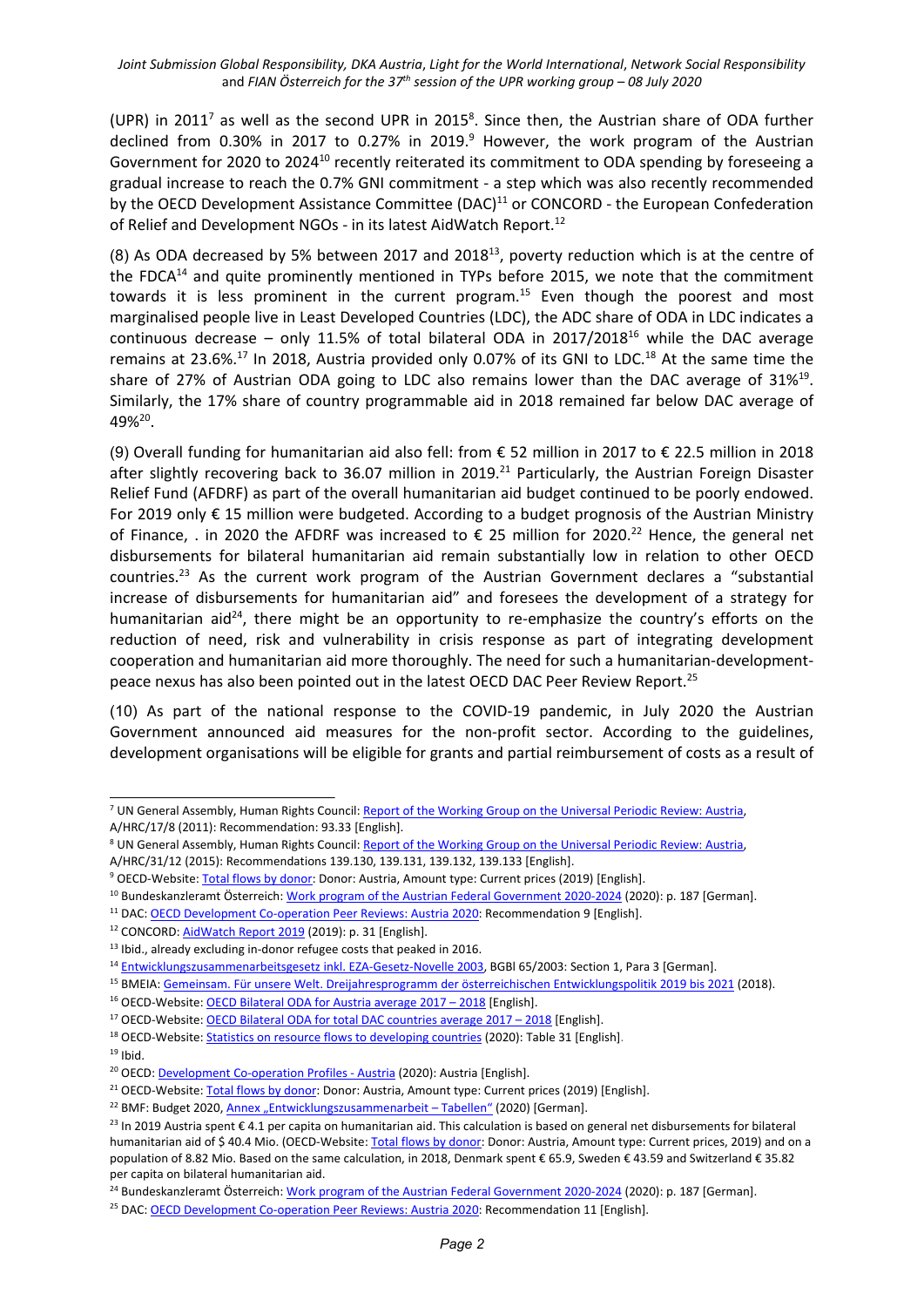the pandemic. <sup>26</sup> This step signals a positive step towards including civil society organisations in the post-COVID-19 recovery and – against that background -secure aid and cooperation to realize human rights internationally.

#### Recommendations:

- 0 Implement the work programme of the Austrian Government to reach the 0.7% GNI target by introducing <sup>a</sup> binding roadmap and <sup>a</sup> step-by-step plan.
- 0 Reverse the declining trend of ODA going to LDC and fulfil the UN-target by providing 0.15-0.20% of GNI to LDC<sup>27</sup> to ensure that no one is left behind and to focus on poverty eradication.
- 0 Steadily increase the budget for humanitarian crisis including the AFDRF and establish <sup>a</sup> binding financing framework which allows multi-annual budgetary planning for protracted crisis.<sup>28</sup>
- 0 Further the efforts to combat the COVID-19 pandemic, strengthen systems and mitigate the consequences for countries in the Global South by introducing an emergency aid package as well as expand Austrian development aid, as stipulated in the work programme of the Austrian Government, from 2021 onwards in order to stabilize developing countries in the medium term.

### **3. Qualitative aspects of ADC, humanitarian aid & corporate responsibility**

(11) To effectively implement Austria'<sup>s</sup> international human rights obligations, ADC and humanitarian aid should be implemented in <sup>a</sup> well-coordinated, coherent and strategic way. Additionally, to the legal basis of policy coherence for development as <sup>a</sup> guiding principle in the FDCA, the current TYP understands ADC as a responsibility of the whole government.<sup>29</sup>

#### **The Whole-of-Government approach of ADC**

(12) In order to coherently implement such an approach, <sup>a</sup> long term inter-institutional strategy and coordination of all involved stakeholders is required. Currently, such an overall strategy is neither in place, nor being applied. ADC continues to suffer from <sup>a</sup> fragmented approach as well as incoherencies between different policy areas. The Advisory Council on Development Policy, which members are selected by the Minister of Foreign Affairs, still lacks <sup>a</sup> more active role, <sup>a</sup> clear mandate and selection criterion for its members. Reporting to and decision making in parliament is limited $^{\text{30}}$  and often delayed. There is only a relatively powerless sub-committee on development policy.

#### Recommendations:

- Develop <sup>a</sup> coherent, whole-of-government strategy for all actors of ADC in line with the 2030 Agenda for Sustainable Development with clear objectives and responsibilities.<sup>31</sup>
- Renew the advisory council (criteria for membership, clear mandate and its transparency), strengthen the role of the parliament and upgrade the sub-committee on development policy to <sup>a</sup> standing parliamentary committee.

#### **Policy Coherence for Development & Sustainable Development**

(13) Various Austrian policies and politics<sup>32</sup> affect relevant socio-economic and ecological development strategies of countries in the Global South and sometimes run contrary to Austrian efforts of development cooperation and policy. Therefore, incoherencies and conflicting objectives

<sup>&</sup>lt;sup>26</sup> Interessenvertretung Gemeinnütziger Organisationen: Endlich: Die Richtlinien für den NPO [Unterstützungsfonds](https://gemeinnuetzig.at/2020/07/endlich-die-richtlinien-fuer-den-npo-unterstuetzungsfonds-sind-da/) sind da! (2020) [German].

<sup>&</sup>lt;sup>27</sup> In line with **DAC HLM Final [Communiqué](http://www.oecd.org/dac/OECD%20DAC%20HLM%20Communique.pdf)** (2014): Para 8 [English].

<sup>28</sup> In line with the World Humanitarian Summits (WHS) principles and also part of the initiative *Grand Bargain*.

<sup>&</sup>lt;sup>29</sup> BMEIA: <u>Gemeinsam. Für unsere Welt. [Dreijahresprogramm](https://www.entwicklung.at/fileadmin/user_upload/Dokumente/Publikationen/3_JP/2019-2021_Dreijahresprogramm.pdf) der österreichischen Entwicklungspolitik 2019 bis 2021 (2018): p. 5</u> [German].

<sup>&</sup>lt;sup>30</sup> Mainly to decisions on International Financial Institutions.

 $31$  As outlined in the work program of the Austrian Government and recommended by the OECD DAC.

<sup>&</sup>lt;sup>32</sup> I.e. in the fields of mineral resources, agriculture or taxation.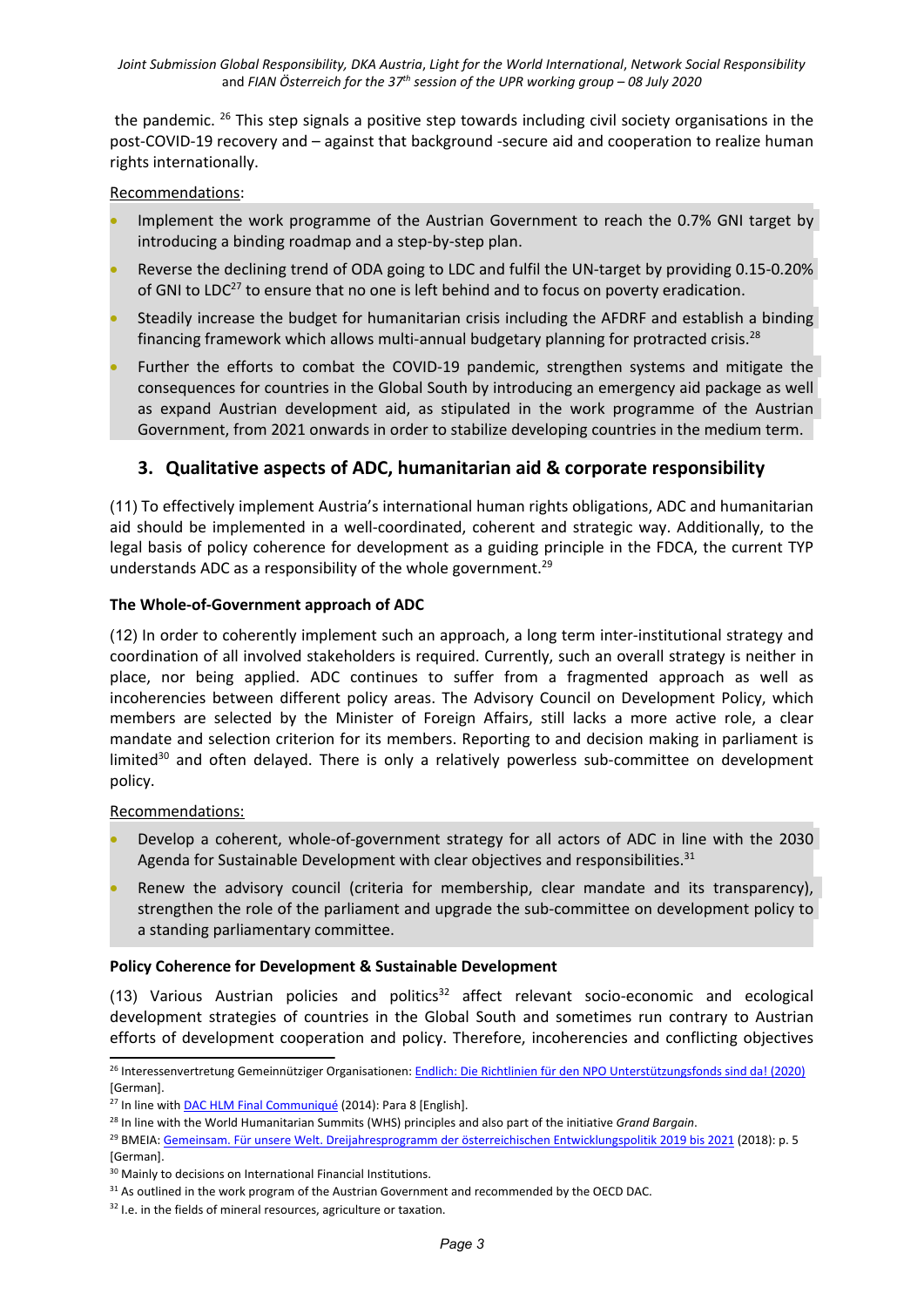between policies need to be addressed to further strengthen ADC.

(14) Against this background, the DAC Peer Reviews of 2015 $^{\text{33}}$  and 2020 $^{\text{34}}$  found that clear systems and structures are not in place to pursue policy coherence for development in practice. Even though the current TYP emphasises <sup>a</sup> whole-of-government-approach and coherent activities and despite the general commitment of policy coherence for sustainable development, no institutional mechanisms have been established yet. The current TYP also describes the linkages to other relevant strategies and refers to the most relevant stakeholders but – due to the legal basis – there is no arbitration mechanism in place, where conflicting interests are being discussed, negotiated or decided. According to the OECD DAC, Austria still lacks institutional arrangements, clear leadership to follow up upon coherence issues and <sup>a</sup> thorough "understanding across ministries of how domestic policies and regulations support or impede other countries' sustainable development"  $^{35}$ .

Recommendations:

- Set up <sup>a</sup> central entity for the implementation and monitoring of policy coherence for sustainable development at the highest political level, with the authority to address key areas of incoherencies or conflicting interests between policy areas and thereby support the whole of government principle in ADC.
- O Implement adequate impact assessments in the legislative process to examine the impact of laws on development objectives by giving parliament <sup>a</sup> stronger role.

#### **Humanitarian aid and assistance**

(15) In terms of the crisis and fragility context, there are no clear political directives or strategies for working in fragile contexts or preventing conflicts provided by the Government. This fragmentation of humanitarian assistance results in ad-hoc funding decisions in case of disasters that seem to be driven rather by political, financial or media pressure than by long-term need assessments or capacities on the ground. The prospect of developing <sup>a</sup> humanitarian aid strategy as outlined in the current work program of the Austrian Government<sup>36</sup> is seen as a positive step towards improving this situation – in line with the OECD DAC recommendations.

#### Recommendation:

 Implement the work programme of the Austrian Government and thus the commitment to develop <sup>a</sup> strategy for humanitarian aid in order to de-bureaucratize and structurally improve Austria'<sup>s</sup> humanitarian assistance based on internationally recognized humanitarian principles.

#### **Corporate responsibility**

(16) In the 2015 UPR, Austria received recommendations based on two joint submissions<sup>37</sup> to implement <sup>a</sup> control and <sup>a</sup> sanction mechanism for the protection of human rights in the Austrian legal system in order to regulate the activities of companies operating abroad. From the Human Rights Council working group, Austria received a recommendation to "strengthen oversight over Austrian companies operating abroad with regard to any negative impact of their activities on the enjoyment of human rights particularly in conflict areas, where there are heightened risks of human rights abuses " 38 .

<sup>&</sup>lt;sup>33</sup> DAC: Review of the [Development](https://www.oecd.org/dac/peer-reviews/4314131e.pdf) Co-Operation policies and programmes of Austria: The DAC's main findings and [recommendations](https://www.oecd.org/dac/peer-reviews/4314131e.pdf) (2015): Paras 2-4 [English].

<sup>&</sup>lt;sup>34</sup> DAC: OECD [Development](https://www.oecd.org/dac/peer-reviews/oecd-development-co-operation-peer-reviews-austria-2020-03b626d5-en.htm) Co-operation Peer Reviews: Austria 2020: Recommendation 10 [English].

<sup>&</sup>lt;sup>35</sup> Ibid.: The DAC's main findings and recommendations [English].

<sup>&</sup>lt;sup>36</sup> Bundeskanzleramt Österreich: Work program of the Austrian Federal [Government](https://www.bundeskanzleramt.gv.at/dam/jcr:7b9e6755-2115-440c-b2ec-cbf64a931aa8/RegProgramm-lang.pdf) 2020-2024 (2020): p. 187 [German].

<sup>&</sup>lt;sup>37</sup> UN General Assembly, Human Rights Council: Summary prepared by the Office of the United Nations High [Commissioner](http://daccess-ods.un.org/access.nsf/Get?Open&DS=A/HRC/WG.6/23/AUT/3&Lang=E) for Human [Rights](http://daccess-ods.un.org/access.nsf/Get?Open&DS=A/HRC/WG.6/23/AUT/3&Lang=E), A/HRC/WG.6/23/AUT/3 (2015): Recommendation 88 [English].

<sup>&</sup>lt;sup>38</sup> UN General Assembly, Human Rights Council: Report of the [Working](http://daccess-ods.un.org/access.nsf/Get?Open&DS=A/HRC/31/12&Lang=E) Group on the Universal Periodic Review: Austria A/HRC/31/12 (2015): Recommendation 141.70 [English].

<sup>&</sup>lt;sup>39</sup> CESCR: [Concluding](https://undocs.org/en/E/C.12/AUT/CO/4) observations on the fourth periodic report of Austria, E/C.12/AUT/CO/4 (2013): Para 11 [English].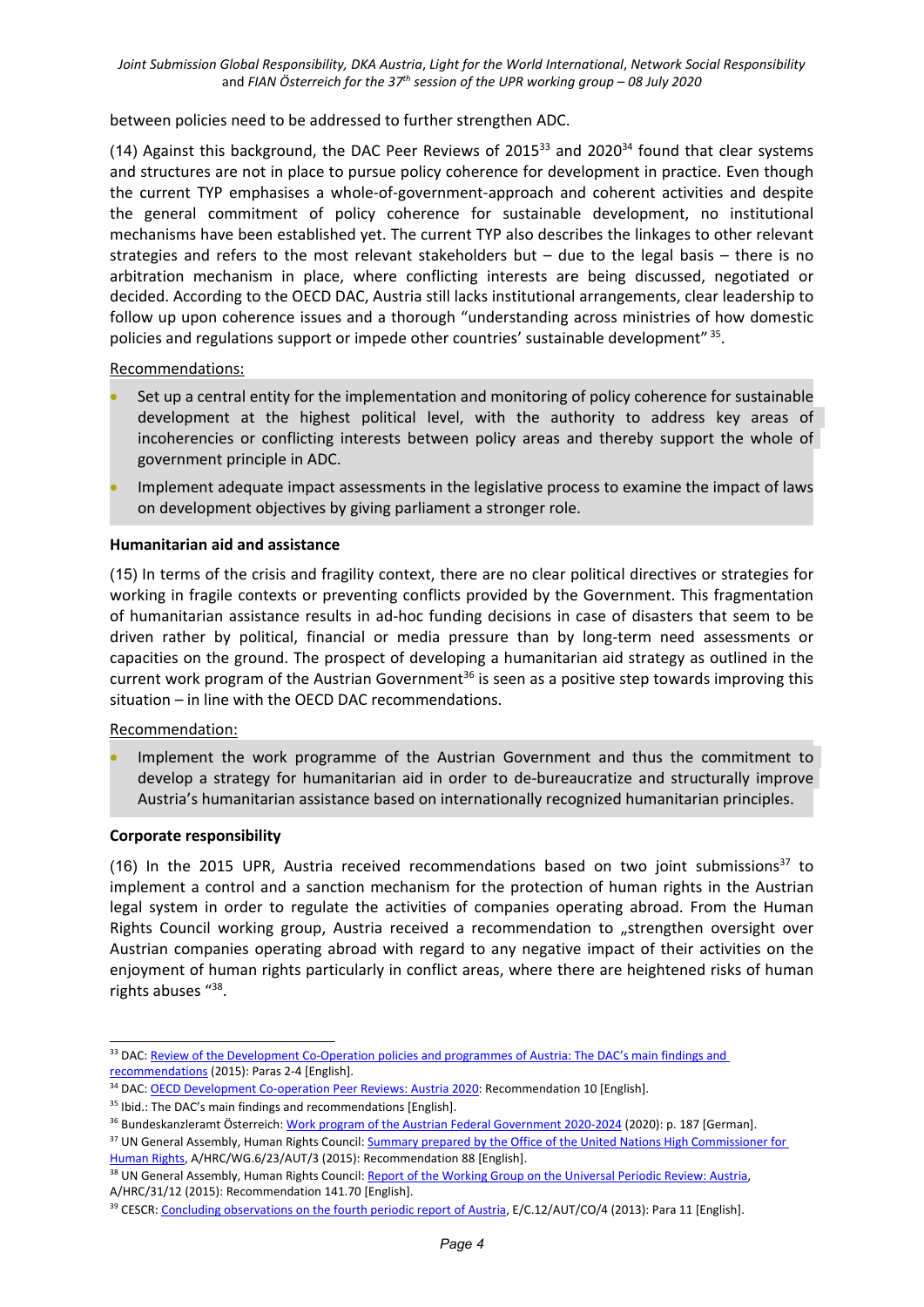*Joint Submission Global Responsibility, DKA Austria*, *Light for the World International*, *Network Social Responsibility* and *FIAN Österreich for the <sup>37</sup>th session of the UPR working group – 08 July 2020*

(17) Furthermore, in the 4<sup>th</sup> periodic report<sup>39</sup> Austria received a recommendation from the Committee on Economic, Social and cultural Rights (CESCR Committee) to ensure that all economic, social and cultural rights are protected in the framework of corporate activities. The CESCR Committee also pointed out its concerns about the lack of transparency of Austrian companies operating abroad and the negative impact of their activities in host countries regarding the enjoyment of the economic, social and cultural rights. Therefore, the CESCR Committee urged Austria to implement appropriate laws and regulations to monitor, investigate and set up accountability of corporations, basing its recommendation on the obligations of State parties in the corporate sector and economic, social and cultural rights.<sup>40</sup> In the process of the 5<sup>th</sup> periodic report of Austria from 2019, the CESCR Committee requested Austria to submit information by 02 April 2020 on the list of issues prior to submission on measures taken by Austria to prevent human rights violations through business activities, especially in relation to cases where entities have been found to have been involved in human rights violations and progress made towards the adoption of <sup>a</sup> National Action Plan on business and human rights (NAP).<sup>41</sup>

(18) Austria'<sup>s</sup> responsibility to implement <sup>a</sup> NAP came from the United Nations (UN) and the European Union (EU). Based on the report from John Ruggie<sup>42</sup>, in 2011 the UN adopted the Guiding Principles on Business and Human Rights (UNGPs).<sup>43</sup> Through the Human Rights Council the UN unanimously accepted the UNGPs.<sup>44</sup> In 2011, the European Commission requested that all Member States implement a NAP by 2012 in order to fulfil the UNGPs.<sup>45</sup> In 2012, the European Parliament reaffirmed the duty of Member States in implementing the UNGPs.<sup>46</sup> In 2014, the Committee of Ministers (Council of Europe) adopted <sup>a</sup> declaration reaffirming the willingness to promote the implementation of the UNGPs and urged Member States to "formulate and implement policies and measures to promote that all business enterprises respect human rights throughout their operations, within and beyond their national jurisdictions"<sup>47</sup>.

(19) Austria's willingness to implement a NAP was confirmed in its last UPR Report in 2015.<sup>48</sup> On the national level, Austria initiated <sup>a</sup> working group with the responsibility to set up <sup>a</sup> NAP in 2015 under the guidance of the Austrian Ombudsman Board<sup>49</sup> and with the support of civil societies. Unfortunately, the outcome of the working group did not result in the implementation of <sup>a</sup> NAP yet (July 2020).

(20) During the candidacy for the UN Human Rights Council 2019-2021 Austria announced<sup>50</sup> to continue to promote the OECD Guidelines for Multinational Enterprises as <sup>a</sup> mechanism to protect human rights in an international business context. Responsible for assisting enterprises in

<sup>&</sup>lt;sup>39</sup> CESCR: [Concluding](https://undocs.org/en/E/C.12/AUT/CO/4) observations on the fourth periodic report of Austria, E/C.12/AUT/CO/4 (2013): Para 11 [English].

<sup>&</sup>lt;sup>40</sup> Economic and Social Council, Committee on Economic, Social and Cultural Rights: <u>Report on the forty-sixth and [forty-seventh](https://undocs.org/E/2012/22)</u> sessions - [Supplement](https://undocs.org/E/2012/22) No. 2, E/2012/22 (2012): Annex VI, Section A [English].

<sup>&</sup>lt;sup>41</sup> Economic and Social Council, Committee on Economic, Social and Cultural Rights: <u>List of issues prior to [submission](https://undocs.org/en/E/C.12/WG/AUT/QPR/5) of the fifth</u> [periodic](https://undocs.org/en/E/C.12/WG/AUT/QPR/5) report of Austria, E/C.12/AUT/QPR/5 (2019) [English].

<sup>&</sup>lt;sup>42</sup> UNHCR: Special Representative of the [Secretary-General](https://www.ohchr.org/EN/Issues/Business/Pages/SRSGTransCorpIndex.aspx) on the issue of human rights and transnational corporations and other business [enterprises](https://www.ohchr.org/EN/Issues/Business/Pages/SRSGTransCorpIndex.aspx) [English].

<sup>&</sup>lt;sup>43</sup> The UNGPs consist of three pillars: The State duty to protect human rights, the corporate responsibility to respect human rights and the access to remedy. See: Human Rights Council: Report of the Special [Representative](https://www.ohchr.org/Documents/Issues/Business/A-HRC-17-31_AEV.pdf) of the Secretary General on the issue of human rights and transnational [corporations](https://www.ohchr.org/Documents/Issues/Business/A-HRC-17-31_AEV.pdf) and other business enterprises, John Ruggie, A/HRC/17/31 (2011) [English].

<sup>44</sup> Ibid. p. 3.

<sup>&</sup>lt;sup>45</sup> Europäische Kommission: <u>Eine neue EU-Strategie (2011-14) für die soziale [Verantwortung](https://ec.europa.eu/transparency/regdoc/rep/1/2011/DE/1-2011-681-DE-F1-1.Pdf) der Unternehmen (CSR)</u>, KOM 2011 681 (2011): p. 17 [German].

<sup>&</sup>lt;sup>46</sup> European Parliament: <u>Bericht zur Überprüfung der [EU-Menschenrechtsstrategie](https://www.europarl.europa.eu/sides/getDoc.do?pubRef=-//EP//TEXT+REPORT+A7-2012-0378+0+DOC+XML+V0//DE) (2012/2062(INI)), A7 – 0378/2012 (2012): Para</u> 36 [German].

<sup>&</sup>lt;sup>47</sup> Council of Europe: <u>Declaration of the Committee of Ministers on the UN Guiding [Principles](https://search.coe.int/cm/Pages/result_details.aspx?ObjectID=09000016805c6ee3) on business and human rights (2014)</u> [English].

<sup>&</sup>lt;sup>48</sup> UN General Assembly, Human Rights Council: <u>Report of the [Working](http://daccess-ods.un.org/access.nsf/Get?Open&DS=A/HRC/31/12&Lang=E) Group on the Universal Periodic Review: Austria</u> A/HRC/31/12 (2015): under Section IV, p. 15 [English].

<sup>&</sup>lt;sup>49</sup> Volksanwaltschaft: Nationaler Aktionsplan [Menschenrechte](https://volksanwaltschaft.gv.at/praeventive-menschenrechtskontrolle/nationaler-aktionsplan-menschenrechte-1#index-lead) [German].

<sup>&</sup>lt;sup>50</sup> BMEIA: <u>Austrian [Candidacy](https://www.bmeia.gv.at/fileadmin/user_upload/Zentrale/Aussenpolitik/Menschenrechte/Pledges_and_commitments__AT_HRC_candidacy_edited.pdf) for the United Nations Human Rights Council 2019 - 2021</u> [English].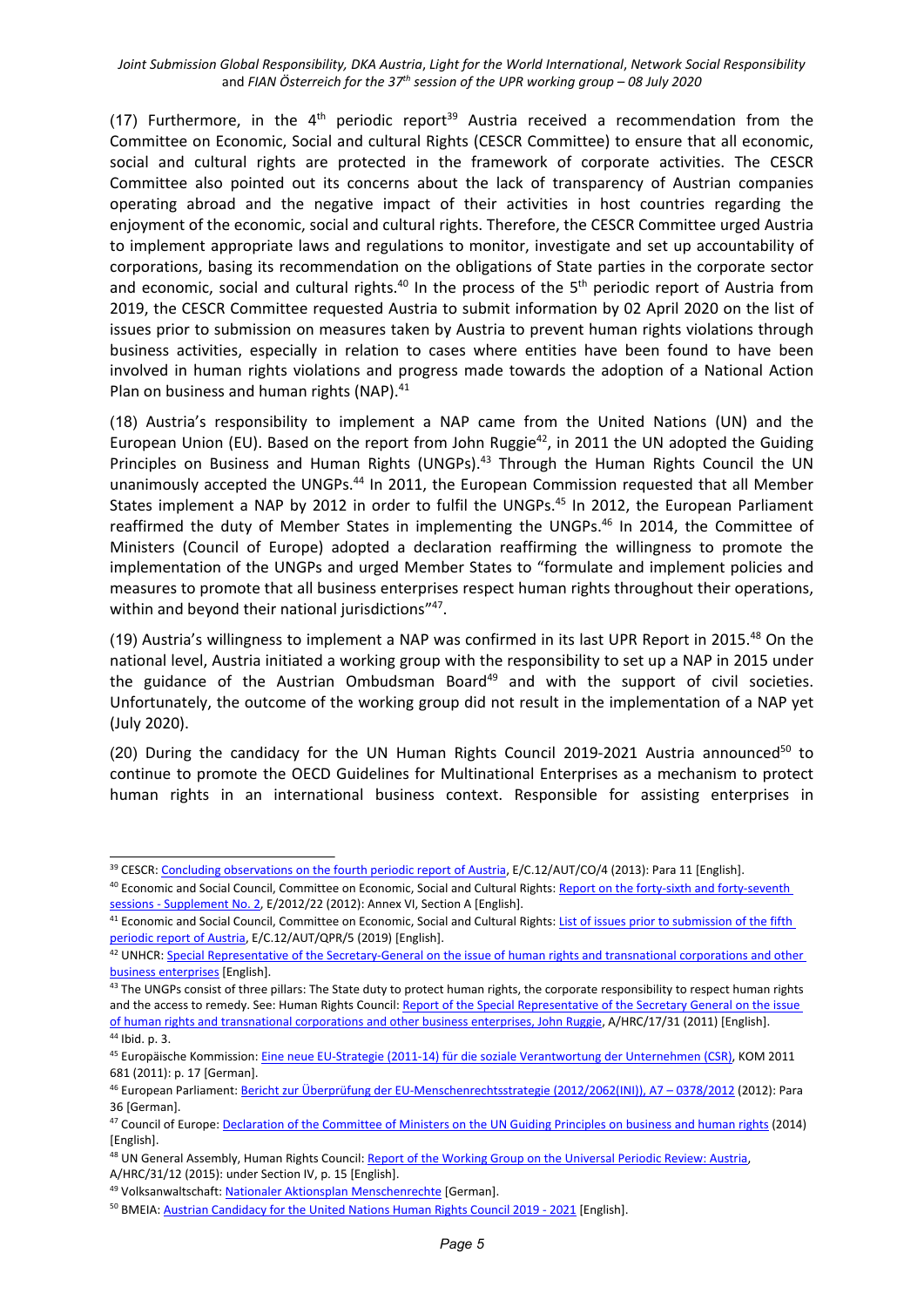implementing the guidelines<sup>51</sup> is the OECD National Contact Point (NCP) as a mediation and conciliation platform. According to the Pledges and Commitments of the Austria candidacy, the NCP "will continue to play <sup>a</sup> key role as <sup>a</sup> platform for dialogue and arbitration in connection with human rights issues related to cross-border activities of Austrian companies"<sup>52</sup>. Unlike a State Court, however, the NCP cannot provide a binding mechanism.<sup>53</sup> Taking into consideration that the victims involved often do not have the means to finance <sup>a</sup> mediation procedure in Austria and do not have the certainty that the company involved will provide access to remedy, we firmly believe that Austria should provide <sup>a</sup> better access to justice when it comes to cross-border activities of Austrian companies.

(21) In February 2020, the Committee on the Rights of the Child (CRC) gave Austria the recommendation to adhere to its commitment in meeting the ODA target of 0.7% GNI. The CRC also urged Austria to adopt <sup>a</sup> child rights-based approach for its trade agreements and development aid policy and programmes. The CRC noted the danger showing how business enterprises can negatively impact children's rights<sup>54</sup>. Against that background and the UNGPs, the CRC recommended Austria to implement regulations to "ensure that the business sector complies with international and national human rights, labour, environmental and other standards, particularly with regard to children'<sup>s</sup> rights." 55

(22) Based on previous UPR, CESCR and CRC recommendations it is evident that Austria still has <sup>a</sup> deficiency when it comes to the regulation of cross border activities of Austrian companies in safeguarding human rights and in providing access to justice for victims.

(23) While other European countries have already implemented <sup>a</sup> law protecting human rights in the context of cross border business activities<sup>56</sup>, there is still no NAP or law protecting human rights in global supply chains in place in Austria. So far, Austria has unfortunately failed to implement the recommendations listed above.

(24) In May 2020, an opposition party in the Austrian Parliament made <sup>a</sup> second attempt in proposing <sup>a</sup> law on human rights due diligence for the textile supply chain (Sozialverantwortungsgesetz - SZVG) to the Parliament. Even though the proposed law would not be cross-sectoral (therefore it would not be covering other important areas of the supply chain where human rights abuses are still known to be taking place), its adoption would be <sup>a</sup> first step towards regulating the activities of transnational businesses.<sup>57</sup>

Recommendations:

 Regulate activities of companies operating abroad by implementing appropriate laws and regulations to monitor, investigate and set up accountability procedures of corporations.<sup>58</sup>

<sup>&</sup>lt;sup>51</sup> Such as the duty to respect human rights (Part IV, p. 1-6) or implementing a due diligence mechanism in the supply chain (Part II, p. 10 & 12). See: OECD: OECD Guidelines for [Multinational](http://www.oecd.org/corporate/mne/48004323.pdf) Enterprises (2011) [English].

<sup>&</sup>lt;sup>52</sup> BMEIA: Austrian [Candidacy](https://www.bmeia.gv.at/fileadmin/user_upload/Zentrale/Aussenpolitik/Menschenrechte/Pledges_and_commitments__AT_HRC_candidacy_edited.pdf) for the United Nations Human Rights Council 2019 - 2021 [English].

<sup>&</sup>lt;sup>53</sup> In the last case the Austrian NCP dealt with, we noticed that the signing of a confidentiality agreement by the parties involved, the basis of good will to undergo mediation and the result of the mediation ending in <sup>a</sup> series of unbinding recommendations for the parties involved were not as satisfying as <sup>a</sup> binding court procedure. See: BMDW: Einigung im [Xayaburi](https://www.bmdw.gv.at/Themen/International/OECD-Leitsaetze-multinationale-Unternehmen-OeNKP/Einigung-im-Xayaburi---Laos-Staudamm-Beschwerdefall.html) - Laos Staudamm [Beschwerdefall](https://www.bmdw.gv.at/Themen/International/OECD-Leitsaetze-multinationale-Unternehmen-OeNKP/Einigung-im-Xayaburi---Laos-Staudamm-Beschwerdefall.html)</u>[German].

<sup>&</sup>lt;sup>54</sup> Committee on the Rights of the Child: General comment No. 16 (2013) on State [obligations](https://undocs.org/CRC/C/GC/16) regarding the impact of the business sector on [children](https://undocs.org/CRC/C/GC/16)'s rights, CRC/C/GC/16 (2013): General comment No. 16 [English].

<sup>&</sup>lt;sup>55</sup> Committee on the Rights of the Child: [Concluding](https://tbinternet.ohchr.org/Treaties/CRC/Shared%20Documents/AUT/CRC_C_AUT_CO_5-6_41509_E.pdf) observations on the combined fifth and sixth periodic reports of Austria CRC/C/AUT/CO/5-6 (2020) [English].

<sup>&</sup>lt;sup>56</sup> Such as the United Kingdom with the section 54 of the Anti-Slavery Act, which regulates transparency in supply chains etc. (see: Modern [Slavery](http://www.legislation.gov.uk/ukpga/2015/30/section/54/enacted) Act 2015 [English]), the Netherlands with the Child Labour Due Diligence Act (see: Eerste Kamer der StatenGeneraal 2017: Voorstel van wet van het lid Van Laar houdende de invoering van een zorgplicht ter [voorkoming](https://www.eerstekamer.nl/behandeling/20170207/gewijzigd_voorstel_van_wet) van de levering van goederen en diensten die met behulp van kinderarbeid tot stand zijn gekomen (Wet zorgplicht [kinderarbeid\)](https://www.eerstekamer.nl/behandeling/20170207/gewijzigd_voorstel_van_wet), 34 506 A [Dutch]) and France with the Devoir de Vigilance (see: LOI n 2017-399 du 27 mars 2017 relative au devoir de [vigilance](https://www.legifrance.gouv.fr/affichTexte.do?cidTexte=JORFTEXT000034290626&categorieLien=id) des sociétés mères et des [entreprises](https://www.legifrance.gouv.fr/affichTexte.do?cidTexte=JORFTEXT000034290626&categorieLien=id) donneuses d'ordre [French]).

<sup>&</sup>lt;sup>57</sup> Parlament, Republik Österreich: <u>Antrag der [Abgeordneten](https://www.parlament.gv.at/PAKT/VHG/XXVII/A/A_00579/fnameorig_799938.html) Stöger, Petra Bayr MA ML</u>, 579/A XXVII. G [German].

<sup>&</sup>lt;sup>58</sup> See: CESCR: [Concluding](https://undocs.org/en/E/C.12/AUT/CO/4) observations on the fourth periodic report of Austria, E/C.12/AUT/CO/4 (2013): p. 25 [English].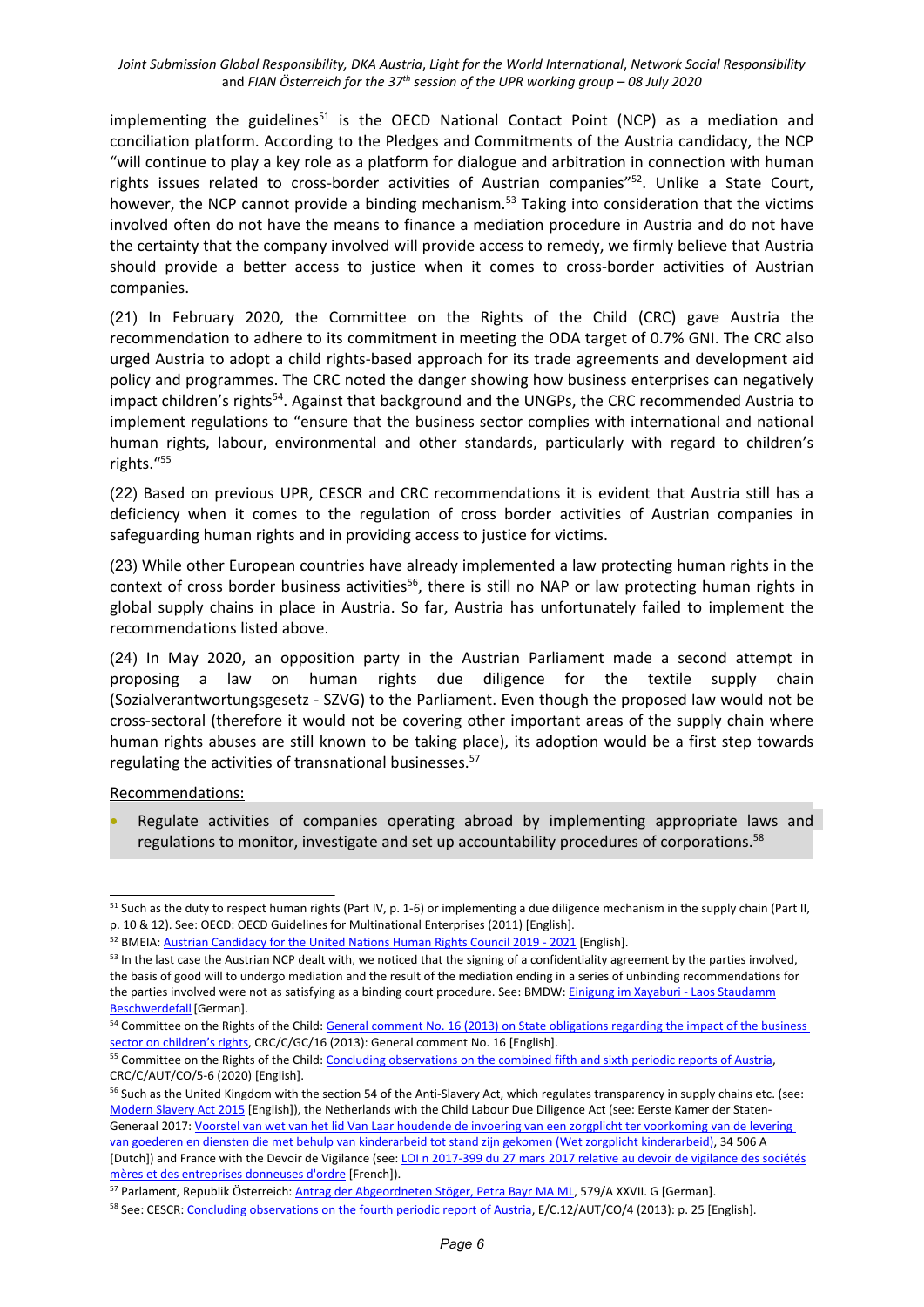- Ratify the optional protocol to the International Covenant on Economic, Social and Cultural Rights in order to further strengthen the Rights of the Convention.<sup>59</sup>
- Implement the recommendation of the CRC in implementing <sup>a</sup> binding regulation for businesses<sup>60</sup> to comply with international and national human rights, labour and environmenta and other standards, particularly with regard to children'<sup>s</sup> rights.
- O Ratify the optional protocol to the CRC on <sup>a</sup> communication procedure, to further strengthen the rights of the CRC. 61
- O Undertake <sup>a</sup> constructive and active role in the Open-Ended Inter-Governmental Work Group of the TNC-Treaty and <sup>a</sup> major role in promoting and easing the path towards <sup>a</sup> binding international convention on business activities and human rights.
- 0 Fulfil extraterritorial jurisdiction when Austrian companies breach severe human rights abroad, especially in cases where children are the victims, regardless of the legal jurisdiction of the country where the offence has been committed.
- 0 Fulfil, finally, the requirement of implementing <sup>a</sup> NAP on business and human rights.
- 0 • Adapt Austrian laws<sup>62</sup> to fulfil its environmental responsibilities<sup>63</sup> but to also to regulate the responsibilities of businesses in safeguarding human rights with the aim to
	- ➢ implement <sup>a</sup> legally binding human rights due diligence system in the Procurement Law  $^{64}$  and
	- $\triangleright$  establish an extra territorial jurisdiction in the Business Criminal Law.<sup>65</sup>

### **4. Human rights based approach in ADC**

(25) We recognize that the human rights based approach is highlighted as <sup>a</sup> leading principle for all projects, programmes and political dialogue of development cooperation in the former TYP (2016 -18) as well as in the current TYP (2019-21). Human rights are mentioned as <sup>a</sup> cross cutting issue in the previous Programme under priorities and actions as well as under guiding principles in the current TYP, including on private sector participation, particularly referring to UNGPs<sup>66</sup> and OECD Guidelines<sup>67</sup>, supporting and adhering to the ILO Decent Work Agenda and the ILO Labour Standards. Also with regards to women empowerment and migration, the human rights approach is mentioned, in which good governance, the promotion of rule of law and human rights are highlighted.

(26) Nevertheless, ADC documents lack concrete measures and success indicators to monitor the effect of ADC'<sup>s</sup> activities on human rights. It is necessary to measure how the human rights based approaches are being implemented, which is not to be found in the TYPs.

(27) According to the 2013 parallel report to Austria's 5<sup>th</sup> State Report on Economic Social and Cultural Rights by Austrian non-governmental organisations<sup>68</sup>, a project co-financed by the ADA and

<sup>&</sup>lt;sup>59</sup> Ibid.

<sup>&</sup>lt;sup>60</sup> Local and international subsidiaries located in Austria.

<sup>&</sup>lt;sup>61</sup> Also in: Committee on the Rights of the Child: [Concluding](https://tbinternet.ohchr.org/Treaties/CRC/Shared%20Documents/AUT/CRC_C_AUT_CO_5-6_41509_E.pdf) observations on the combined fifth and sixth periodic reports of [Austria](https://tbinternet.ohchr.org/Treaties/CRC/Shared%20Documents/AUT/CRC_C_AUT_CO_5-6_41509_E.pdf), CRC/C/AUT/CO/5-6 (2020): p. 45 [English].

<sup>&</sup>lt;sup>62</sup> Such as the procurement law and the business criminal law (Bundesgesetz über die [Verantwortlichkeit](https://www.ris.bka.gv.at/GeltendeFassung.wxe?Abfrage=Bundesnormen&Gesetzesnummer=20004425) von Verbänden für [Straftaten](https://www.ris.bka.gv.at/GeltendeFassung.wxe?Abfrage=Bundesnormen&Gesetzesnummer=20004425) - VbVG, BGBI 151/2005 [German]).

 $63$  As planned in the current work program of the Austrian government.

<sup>64</sup> As foreseen in the second Pillar of the UNGPs.

<sup>&</sup>lt;sup>65</sup> I.e. by incorporating the Business Criminal Law in § 64 of the Austrian Criminal Code (StGB) which regulates the extra territoria jurisdiction of Austria for certain criminal acts irrespective of the jurisdiction of the place where the crime has been committed.

<sup>&</sup>lt;sup>66</sup> OHCHR: <u>United Nations Guiding Principles on Business and Human Rights</u> (2011) [English]. <sup>67</sup> OECD: <u>OECD Due Diligence Guidance for [Responsible](https://www.oecd.org/investment/due-diligence-guidance-for-responsible-business-conduct.htm) Business Conduct</u> (2018) [English].

<sup>&</sup>lt;sup>68</sup> Parallel Report on Austria's [Extraterritorial](https://tbinternet.ohchr.org/Treaties/CESCR/Shared%20Documents/AUT/INT_CESCR_NGO_AUT_15106_E.pdf) State Obligations on ESCR to Austria's 5th State Report (2013) [English].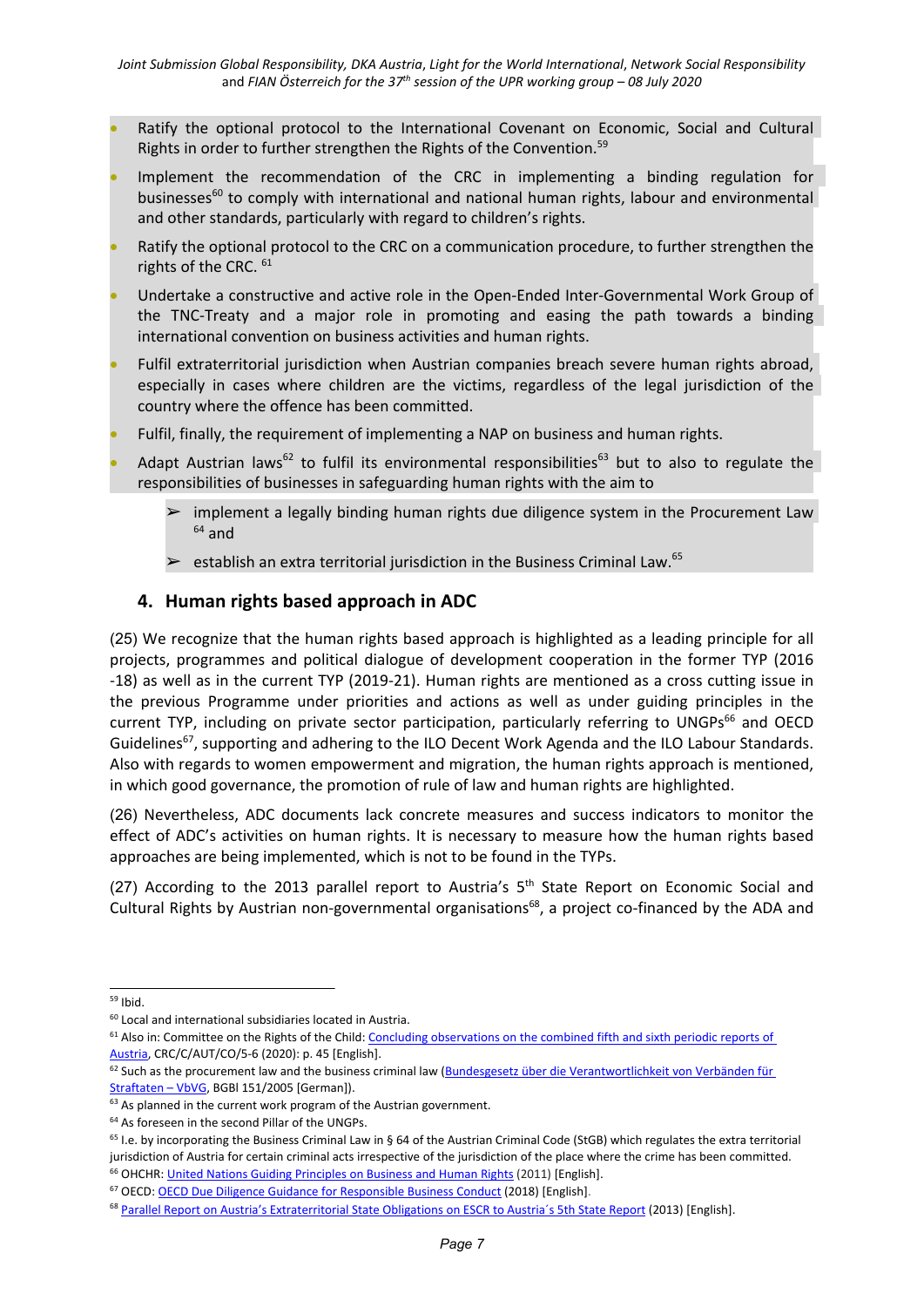the Austrian Development Bank (OeEB) even had negative impacts.<sup>69</sup> In view of these impacts on economic, social and cultural rights, the CESCR called upon Austria "to adopt <sup>a</sup> human rights-based approach to its policies on official development assistance" including human rights impact assessments, a monitoring mechanism, remedial measures and a complaint mechanism<sup>70</sup>. Even though the OeEB withdrew from the project since then and made significant improvements in their framework<sup>71</sup> there remains room for improvement regarding the implementation of a human rightsbased approach in ADC in general.

Recommendations:

- Implement the recommendations of the CESCR to adopt <sup>a</sup> human rights-based approach in ADC policies, including human rights impact assessments, <sup>a</sup> monitoring mechanism, remedial measures and a complaint mechanism.<sup>72</sup>
- Treat inclusion, participation, non-discrimination and equality as inherent aspects of ADC and humanitarian aid.

#### **Participation of civil society**

(28) Civil society is increasingly involved in consultations, however, there is <sup>a</sup> lack of transparency and information and the benefits of involving civil society organisation (CSOs) in developing strategies and policies are not yet fully exploited. Unfortunately, the Standards for Public Participation<sup>73</sup> are not fully implemented.<sup>74</sup>

#### Recommendation:

0 Implement the Standards for Public Participation, ensuring inclusion of and accessibility for all relevant stakeholders.

(29) A human rights based approach includes the focus of ADC on the most vulnerable and marginalised groups of a society<sup>75</sup>. Hence, we subsequently focus on gender aspects and persons with disabilities.

#### **Gender aspects**

(30) The ADA released <sup>a</sup> comprehensive policy document on "Gender Equality and the Empowerment of Women and Girls"<sup>76</sup> which promotes strategic approaches and actions.<sup>77</sup> The current TYP recognizes the importance of the Agenda 2030 and the SDGs while gender equality is considered <sup>a</sup> thematic focus area, which is appreciated by the undersigning CSOs. The document also recognizes the importance of gender equality for poverty elimination<sup>78</sup>, committing to

<sup>&</sup>lt;sup>69</sup> Specifically, the suspicion of land grabbing as part of a co-financing of a Swiss energy company in Sierra Leone that threatens local food security because large areas of land are leased to the operators was raised. As <sup>a</sup> result, the local population lost access to land and water. According to the 2013 parallel report to Austria'<sup>s</sup> 5th State Report on Economic Social and Cultural Rights by Austrian non-governmental organisations these projects were financed and administered by complex structures involving donor consortia, International Financial Institutions and <sup>a</sup> private fund.

<sup>&</sup>lt;sup>70</sup> CESCR: [Concluding](https://undocs.org/en/E/C.12/AUT/CO/4) observations on the fourth periodic report of Austria, E/C.12/AUT/CO/4 (2013): Para 11 [English].

<sup>&</sup>lt;sup>71</sup> Besides numerous other commitments from other actors from ADC stakeholders the OeEB i.e. published their 2019-23 strategy including environmental and social standards as well as the inclusion of human rights, additionally in early 2019 the OeEB has introduced <sup>a</sup> Development Effectiveness Rating Tool to evaluate the development effects of its projects for the bank's entire portfolio and new business.

 $72$  Ibid.

<sup>&</sup>lt;sup>73</sup> The Standards for Public Participation were adopted by the Council of Ministers in 2008. See: Austrian Federal Chancellery, Austrian Federal Ministry of Agriculture, Forestry, Environment and Water Management: Standards of Public [Participation](https://www.partizipation.at/standards_pp.html) (2008) [English].

<sup>&</sup>lt;sup>74</sup> I.e. on rules when which stakeholders are invited, on how much room for exchange exists or why feedback is or is not taken up.  $75$  Women, children and persons with disabilities are among these groups.

<sup>&</sup>lt;sup>76</sup>BMEIA: Gender Equality and the [Empowerment](https://www.entwicklung.at/fileadmin/user_upload/Dokumente/Publikationen/Leitlinien/Englisch/PD_Gender_2017_EN.pdf) of Women and Girls (2017) [English].

<sup>&</sup>lt;sup>77</sup> Among them a Whole-of-Government approach, a Gender Focal Point Network, minimum standards of ADC for the consideration of gender equality in projects and programs in line with the EU Gender Action Plan GAP II and gender targets of ADC. <sup>78</sup> BMEIA: <u>Gemeinsam. Für unsere Welt. [Dreijahresprogramm](https://www.entwicklung.at/fileadmin/user_upload/Dokumente/Publikationen/3_JP/2019-2021_Dreijahresprogramm.pdf) der österreichischen Entwicklungspolitik 2019 bis 2021 (2018)</u> [German].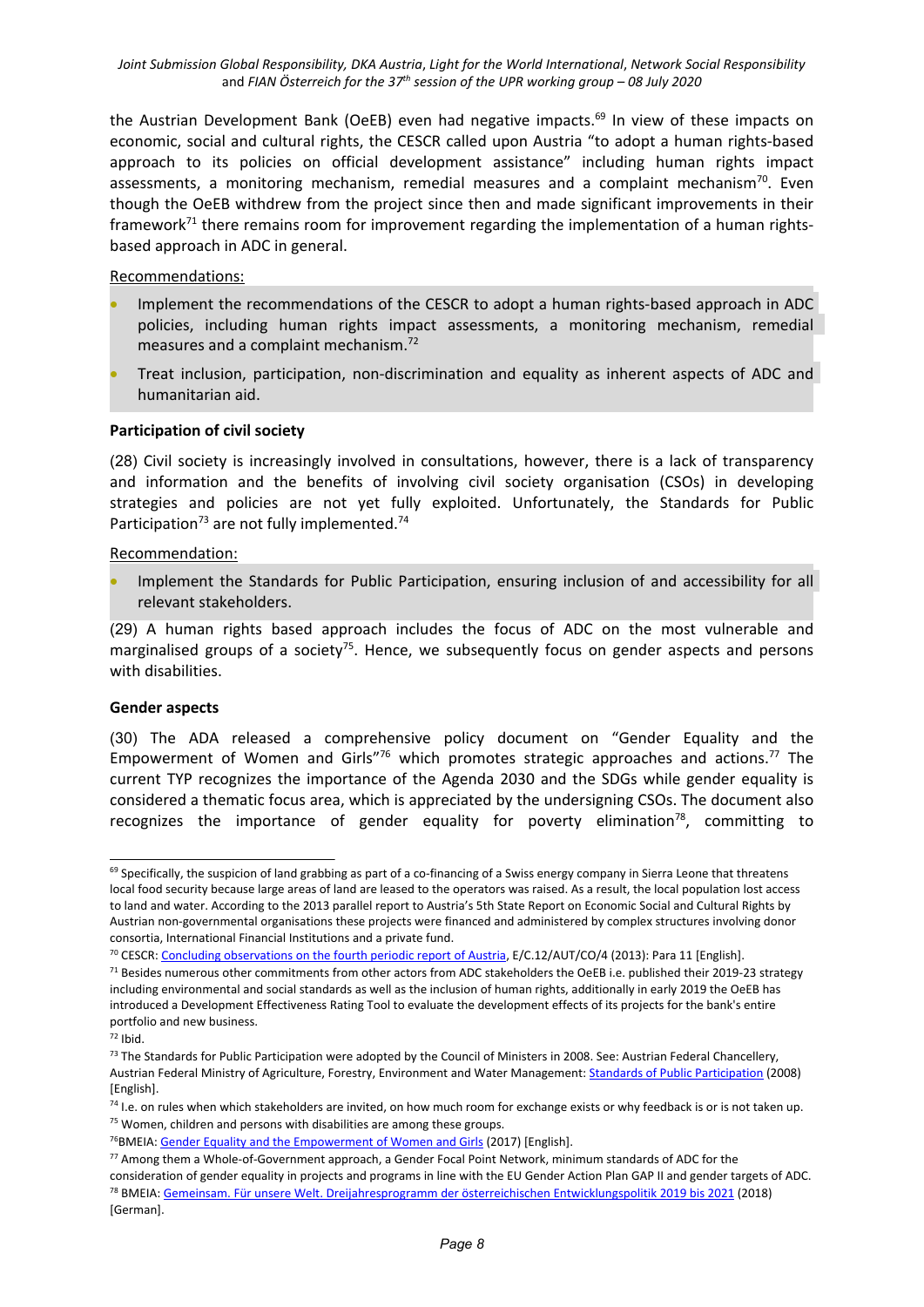mainstreaming gender throughout the whole project cycle and implementing independent projects and programs in the area of gender equality.

(31) However, the efforts to increase gender equality targeted programmes and projects to fulfil the EU GAP II goal of 85%<sup>79</sup> seem to be limited to the Ministry of Europe, Integration and Foreign Affairs and the ADA. The available data shows<sup>80</sup> a certain progress of gender-specific ADC funding between 2012 and 2017, but <sup>a</sup> significant gap to reach the target remains. While ADA has dedicated 79% of its funding for gender equality in 2018 (72% in 2017, 73% in 2016) $^{81}$ , the overall (sector-allocable) bilateral average is significantly lower 51% in 2018 (40% in 2017, 45% in 2016). $^{82}$ 

(32) Some studies based on an analysis of OECD DAC gender data suggest that there is <sup>a</sup> far too low effort to promote gender equality by ADC in the areas of climate change mitigation and adaption $83$ and in the private sector; though a slight increase was visible.<sup>84</sup>

Recommendations:

- All actors in ADC must adhere to the core working principles in the current TYP, particularly <sup>a</sup> human rights approach as well as gender equality. Also, funding decisions must be based on <sup>a</sup> prior assessment of applicants in regards to their compliance with core working principles.
- O • Implement gender budgeting consistently across all sectors and activities of ADC.<sup>85</sup>
- O Substantially increase the funding for gender equality programmes.
- 0 Extend gender budgeting and public reporting on gender equality the whole of bilateral ODA flows. 86

#### **Persons with disabilities**

(33) Following its ratification of the UN Convention of the Rights of Persons with Disabilities (CRPD), Austria has to foster the rights of persons with disabilities in its humanitarian action $^{87}$  and in its international development cooperation.<sup>88</sup>

(34) The FDCA mandates a general consideration of the needs of persons with disabilities.<sup>89</sup> In line with the law, these are considered in <sup>a</sup> small range of outdated guidance documents of the ADA currently under revision.<sup>90</sup> However, the current TYP of the ADC does not set disability inclusion as a cross-cutting policy issue.<sup>91</sup> The NAP on Disability 2012-2020 includes a chapter on development cooperation but does not allocate budgetary resources for its implementation<sup>92</sup>, hence, lacking a

<sup>&</sup>lt;sup>79</sup> Referring to DAC Gender Equality Marker 1 and 2 together.

 $^{80}$  Based on a comparison of OECD data for the overall bilateral aid in support of gender equality and women's empowerment and the ADA data.

<sup>&</sup>lt;sup>81</sup> BMEIA: [ODA-Bericht](https://www.entwicklung.at/fileadmin/user_upload/Dokumente/Publikationen/ODA-Berichte/ODA-Bericht_2018_Tabellen.pdf) 2018 - Tabellen (2020) [German].

<sup>&</sup>lt;sup>82</sup> OECD: <u>[Development](https://www.oecd-ilibrary.org/development/development-co-operation-profiles_2dcf1367-en) Co-operation Profiles - Austria</u> (2020): Austria [English].

<sup>&</sup>lt;sup>83</sup> This data is from 2013. See: OECD DAC Network on Gender Equality (GENDERNET): [Making](https://www.oecd.org/dac/gender-development/Making-Climate-Finance-Work-for-Women.pdf) climate finance work for women: Overview of the [integration](https://www.oecd.org/dac/gender-development/Making-Climate-Finance-Work-for-Women.pdf) of gender equality in aid to climate change (2015) [English].

<sup>&</sup>lt;sup>84</sup> An Increase was visible from the report 2015-2016 to the report 2016-2017, but still Austria is below the OECD DAC average. See: OECD DAC: How Does Aid Support Women'<sup>s</sup> Economic [Empowerment?](http://www.oecd.org/dac/gender-development/How-Does-Aid-Support-Womens-Economic-Empowerment.pdf) (2018) [English] & OECD DAC: [Development](http://www.oecd.org/development/gender-development/Dev-finance-for-gender-equality-and-womens-economic-empowerment-2019.pdf) finance for gender equality and women'<sup>s</sup> [empowerment:](http://www.oecd.org/development/gender-development/Dev-finance-for-gender-equality-and-womens-economic-empowerment-2019.pdf) A snapshot (2019) [English].

<sup>&</sup>lt;sup>85</sup> This also includes the promotion of tax justice in support of gender equality and women's empowerment, social justice and environmental protection.

<sup>&</sup>lt;sup>86</sup> By sector allocable like in the DAC reports on Gender [Equality](http://www.oecd.org/dac/stats/aidinsupportofgenderequalityandwomensempowerment.htm) (OECD: <u>Aid in Support of Gender Equality and Women's</u> [Empowerment](http://www.oecd.org/dac/stats/aidinsupportofgenderequalityandwomensempowerment.htm) [English]) and not be limited to ADA flows.

<sup>87</sup> Monitoringausschuss: Stellungnahme zu Barrierefreier Humanitärer Hilfe und [Entwicklungszusammenarbeit](https://www.monitoringausschuss.at/download/stellungnahmen/entwicklungszusammenarbeit/MA_SN_Entwicklungszusammenarbeit_2012_04_12.pdf) (2012): Article 11 [German].

 $^{88}$  Ibid.: Article 32.

<sup>89</sup> [Entwicklungszusammenarbeitsgesetz](https://www.ris.bka.gv.at/GeltendeFassung.wxe?Abfrage=Bundesnormen&Gesetzesnummer=20001847) inkl. EZA-Gesetz-Novelle 2003, BGBl 65/2003: §1(4)(4) [German].

<sup>&</sup>lt;sup>90</sup> Particularly in ADA, <u>Menschen mit [Behinderungen:](https://www.entwicklung.at/fileadmin/user_upload/Dokumente/Publikationen/Handbuecher/Menschen_mB/HB_Menschen_mB.pdf) Anleitung zur Inklusion von Menschen mit Behinderungen in das Projekt-</u>

[Zyklus-Management](https://www.entwicklung.at/fileadmin/user_upload/Dokumente/Publikationen/Handbuecher/Menschen_mB/HB_Menschen_mB.pdf) der OEZA (2013) [German]. I.e. also in: BMEIA, Poverty [Reduction:](https://www.entwicklung.at/fileadmin/user_upload/Dokumente/Publikationen/Leitlinien/Englisch/PD_Poverty_reduction_Dec2009_EN.pdf) Policy Document (2009) [Englisch]; BMEIA, Internationale Humanitäre Hilfe: Leitlinien der Österreichischen [Entwicklungszusammenarbeit](https://www.entwicklung.at/fileadmin/user_upload/Dokumente/Publikationen/Leitlinien/LL_HuHi_DE.pdf) (2007) [German].

<sup>&</sup>lt;sup>91</sup> BMEIA: Gemeinsam. Für unsere Welt. [Dreijahresprogramm](https://www.entwicklung.at/fileadmin/user_upload/Dokumente/Publikationen/3_JP/2019-2021_Dreijahresprogramm.pdf) der österreichischen Entwicklungspolitik 2019 bis 2021 (2018): p. 5 [German].

<sup>&</sup>lt;sup>92</sup> BMASK, <u>Nationaler Aktionsplan [Behinderung](https://broschuerenservice.sozialministerium.at/Home/Download?publicationId=165) 2012-2020</u> (2012): pp. 27-29 [German].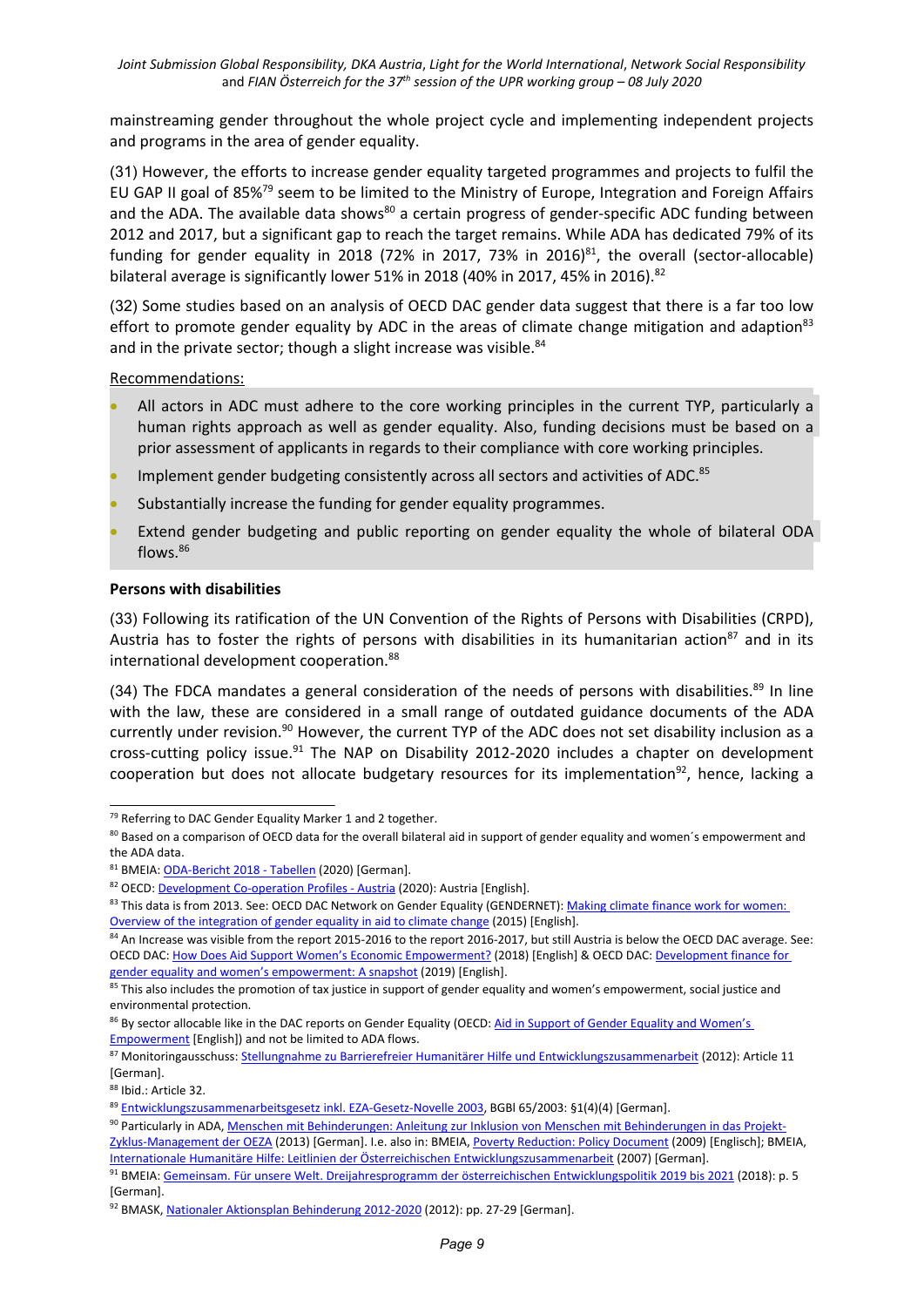systematic inclusion of persons with disabilities in humanitarian action and inclusive design. Consultations with organisations of persons with disabilities and other civil society actors take place on <sup>a</sup> regular basis and involve consultations on policy documents.

(35) Since the last review, the situation remains generally unchanged. ADC has taken small steps towards inclusion of persons with disabilities, for instance by integrating questions on accessibility and on marginalised groups in ADA proposal application forms as well as by supporting some projects with <sup>a</sup> focus on persons with disabilities, particularly through an EU-funded consortium. ADC applies the OECD DAC Policy Marker on Inclusion and Empowerment of People with Disabilities and first figures were reported in 2020. The recommendation of Singapore is thus partially implemented.<sup>93</sup>

(36) Nonetheless, regarding persons with disabilities there is no necessary Twin-Track Approach to development cooperation and humanitarian action.<sup>94</sup> Concluding Observation 26 of the Austrian Review on the implementation of the UN CRPD therefore remains open for implementation since 2013.<sup>95</sup> Tailored ADC activities to support the rights of women and children with disabilities are equally indiscernible. Consequently, the recommendation of Japan has only been insufficiently implemented. 96

Recommendations:

- 0 • Provide a chapter on the contractual obligations stemming from  $CRPD^{97}$ , which includes measurable indicators as well as an allocation of adequate budgetary resources for the implementation of activities in the NAP on Disability beyond 2020.
- 0 Include dedicated activities, measurable indicators and adequate budgetary resources for the inclusion of persons with disabilities in humanitarian action and ADC in line with international human rights obligations as part of the NAP on Disability beyond 2020.
- Prioritise inclusion of persons with disabilities as <sup>a</sup> cross-cutting policy issue of ADC in line with environment or gender - and systematically monitor its implementation.
- Consider women and children with disabilities in the preparation, update and implementation of all strategies and guiding frameworks for ADC.
- Endorse the Charter on the Inclusion of Persons with Disabilities in Humanitarian Action and implement it in its humanitarian actions.

The undersigning organisations kindly thank you for considering the recommendations submitted above and hope for them to be taken into consideration.

Yours Sincerely,

Annelies Vilim *Director, Global Responsibility*

Jakob Maierhofer-Wieser *Director, DKA Austria*

Sabine Prenn *CEO, Light for the World International*

<sup>&</sup>lt;sup>93</sup> UN General Assembly, Human Rights Council: <u>Report of the [Working](http://daccess-ods.un.org/access.nsf/Get?Open&DS=A/HRC/31/12&Lang=E) Group on the Universal Periodic Review: Austria</u> A/HRC/31/12 (2015): Recommendation 139.115 [English].

<sup>&</sup>lt;sup>94</sup> A Twin-Track Approach entails on the one hand specific projects the rights of persons with disabilities and on the other hand activities to mainstream persons with disabilities in general programmes. Improved inclusion is goal of both pasts of the Twin-Track Approach. See also: UNDG: Including the Rights of Persons with Disabilities in United Nations [Programming](https://www.un.org/disabilities/documents/iasg/undg_guidance_note_final.pdf) at Country Level (2011): p. 53 [English].

<sup>&</sup>lt;sup>95</sup> UN Committee on the Rights of Persons with Disabilities: [Concluding](http://docstore.ohchr.org/SelfServices/FilesHandler.ashx?enc=6QkG1d%2FPPRiCAqhKb7yhsnzSGolKOaUX8SsM2PfxU7s9lOchc%2Bi0vJdc3TEt6JuQH6d6LwuOqunaiCbf0Z0e%2B%2FWMb4CH5VprCrZY%2BNACxgE0TuveykmCBkAshdLAsUeB) Observations on the Initial Report of Austria CRPD/C/AUT/CO/1 (2013): Para 26 [English].

<sup>&</sup>lt;sup>96</sup> UN General Assembly, Human Rights Council: Report of the [Working](http://daccess-ods.un.org/access.nsf/Get?Open&DS=A/HRC/31/12&Lang=E) Group on the Universal Periodic Review: Austria A/HRC/31/12 (2015): Recommendation 139.20 [English].

<sup>&</sup>lt;sup>97</sup> Pertaining to Article 11 and Article 32 in particular.